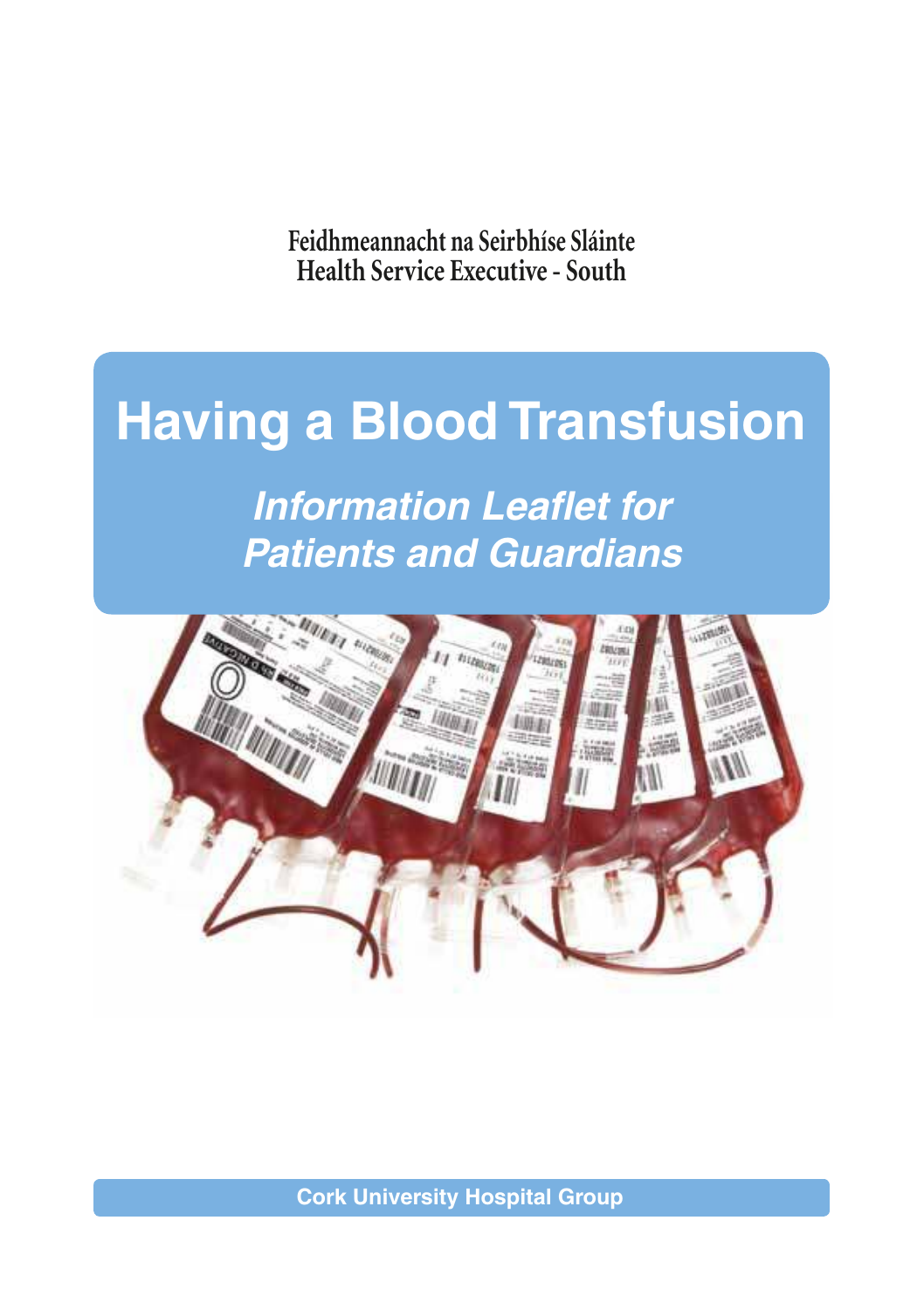## **Having a blood transfusion**

During your hospital stay, you may need to have a blood transfusion. You may need blood as a planned part of your medical treatment or to replace blood lost if you have an operation.

## **What is a blood transfusion?**

A blood transfusion is giving a patient blood or a component of blood such as red blood cells, platelets or plasma.

Red blood cells – The cells that carry oxygen around the body. Anaemia results from a lack of red blood cells.

Platelets – Very small blood cells that are essential to help the blood clot properly.

Plasma – The fluid part of the blood which contains many proteins including those necessary for blood clotting. Plasma transfusion may be required to control bleeding.

A transfusion is given through a small plastic cannula (plastic pipe) in a vein in your arm. The transfusion should not be painful but having a cannula in your arm may be a little uncomfortable.

Each unit of blood is usually transfused over two to four hours.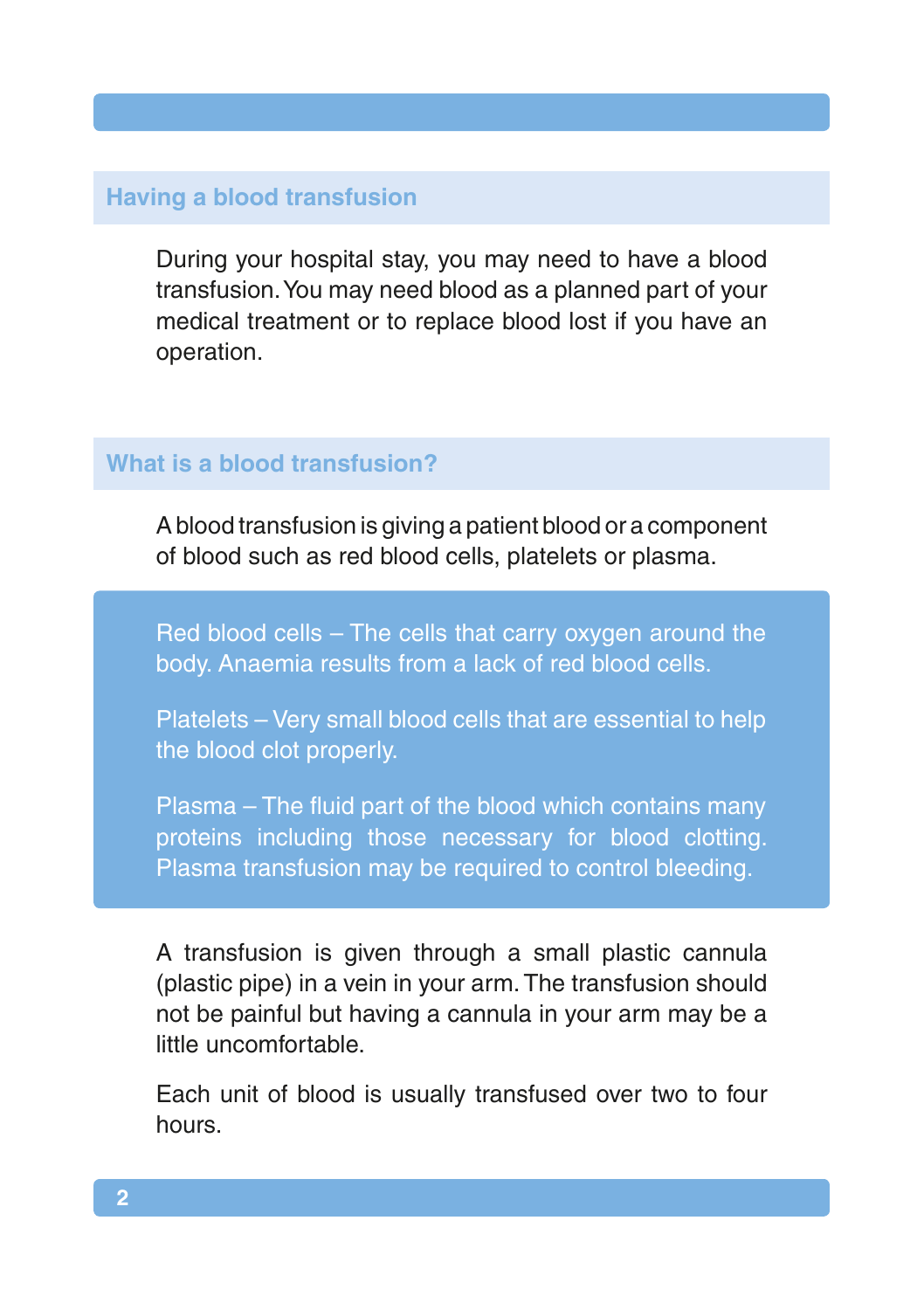## **Why do patients need blood transfusions?**

You will be given a blood transfusion only if you really need it. Your medical team will explain why you need blood.

Blood and blood products are used to replace blood loss or to correct abnormalities in the blood that cannot be corrected any other way. Common reasons for blood transfusions are:

- Blood loss because of an accident or surgery.
- Anaemia (which is not having enough of your own red blood cells).
- n Blood disorders.

## **What steps are taken to ensure that the blood is safe?**

The Irish Blood Transfusion Service has many safeguards on our national blood supply.

Our blood supply comes from blood donor volunteers. Volunteer donors are the safest source of blood. Before giving blood, every donor must answer detailed questions about his or her health and risk factors for diseases. Only people who pass this health screening can give blood. Every unit of blood that is donated is then tested for infections that can be transmitted through blood including:

- Hepatitis B virus (HBV).
- Hepatitis C virus (HCV).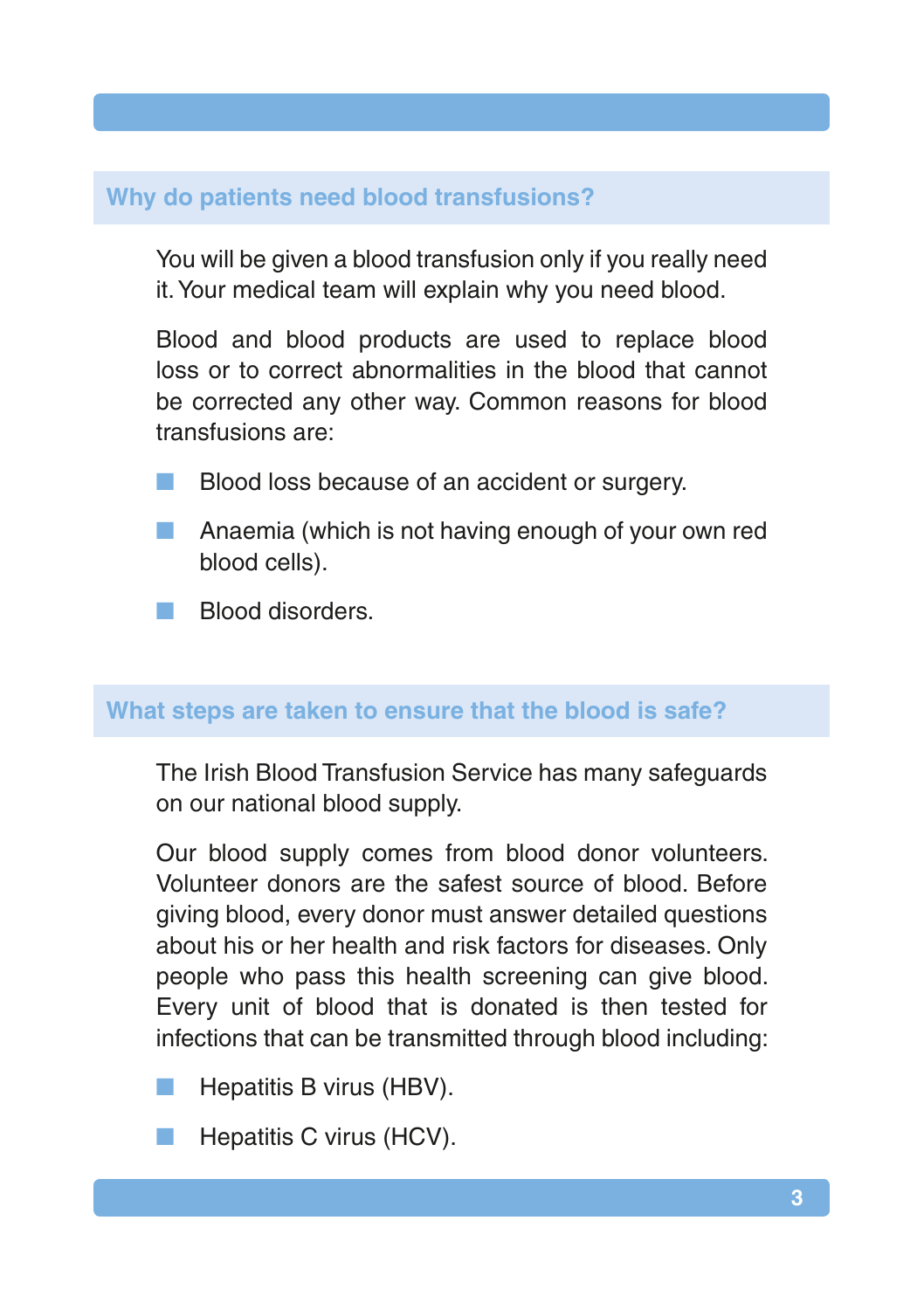- Human immunodeficiency virus (HIV) 1 and 2 (the causes of AIDS).
- Human T-Cell lymphotrophic virus (HTLV) 1 and 2.
- Syphilis.

#### **Are there risks involved in having a blood transfusion?**

The serious risks of having a blood transfusion are rare. The risks are reaction to the blood or the transmission of infections. These risks are minimized by the careful selection and handling of blood by the Irish Blood Transfusion Service.

These risks must be balanced against the risk to your health of not having a transfusion. Many hundreds of lives are saved each year by blood transfusion. Investigations and operations can be performed safely because blood is available. When a blood transfusion is needed, the risks of not receiving blood outweigh the risks of transfusion.

#### **Infections and viruses**

Much publicity has been given to the risk of getting AIDS or hepatitis from a blood transfusion. It is important to put this risk in perspective. Daily activities such as road travel are associated with much greater risks than the risks of a blood transfusion when you need it.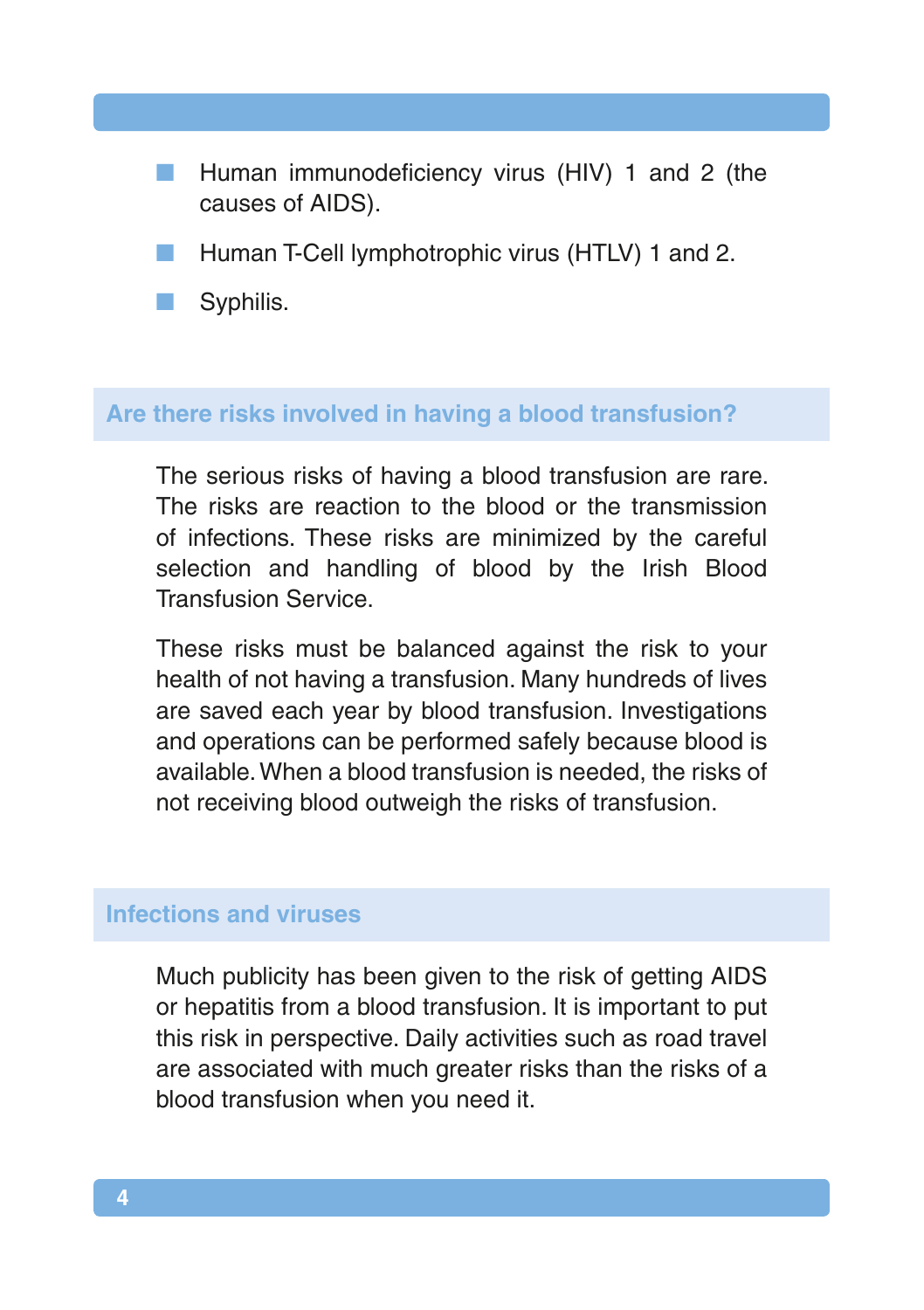The estimated risk of contracting a serious infection is:

 $\blacksquare$  HIV – 1 possibility in 20 million units donated

Hepatitis  $C - 1$  possibility in 8.5 million units donated

**N** Hepatitis B – 1 possibility in 1.29 million units donated

IBTS: January 2014

There is a risk of bacterial infection from blood transfusion. It is rare but can be fatal. The methods used for collecting and storing blood reduces the risks.

Variant Creutzfeldt-Jakob Disease (vCJD) is the human form of bovine spongiform encephalopathy (BSE or 'mad cow disease'). This disease was first identified in 1996. Cases of vCJD being transmitted through blood transfusion have been reported. To reduce the risk of transmitting vCJD through transfusion, the Irish Blood Transfusion Service introduced a number of precautions since 1999. These include:

- importing plasma from outside Europe, where BSE is rare.
- removing white cells from blood.
- $\blacksquare$  deferring donors who lived in countries where BSE is prevalent.
- deferring donors previously transfused.

The risks of getting vCJD from a transfusion are very low and should not prevent you having a transfusion if you need it. These are the risks that we are aware of. However, there is always the risk of transmission of other currently unknown infections.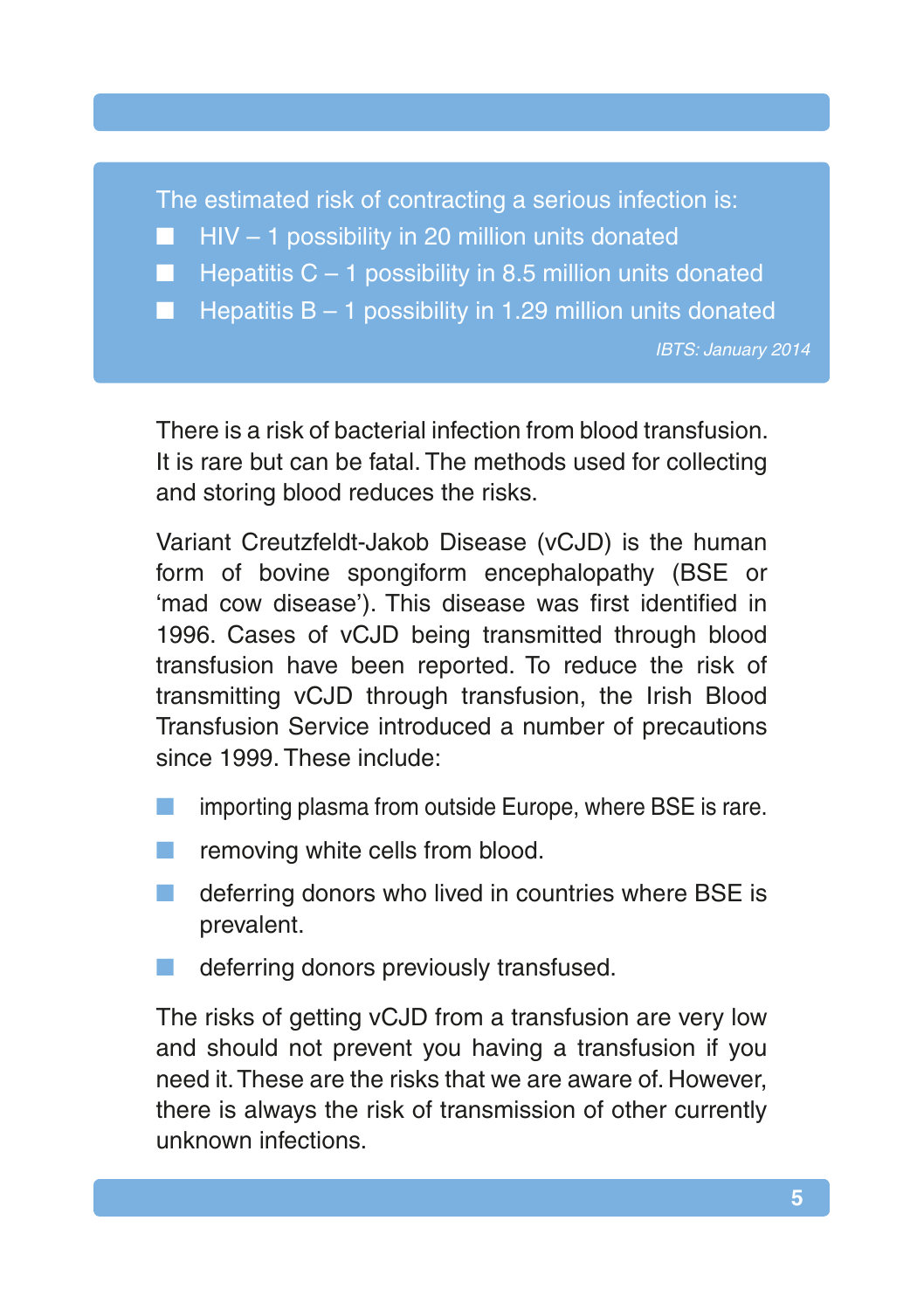## **Matching blood**

A patient could have a harmful reaction to a blood transfusion when the blood being transfused is not matched with the patient's blood. Matching the donated blood with a carefully identified sample from the patient prevents this reaction.

At the bedside, before any transfusion is started, hospital staff will check your identity and they will check the type of blood with the blood to be transfused. This is the reason why a nurse or midwife or doctor checks your name when they're taking a blood sample and prior to any transfusion.

#### **Reactions**

Your nurse or midwife will observe you carefully during a transfusion. Tell him or her immediately if you feel unwell or experience fever or chills during or after a transfusion. If you have a reaction to blood, it does not mean that there is any cause for concern. As a precaution, the transfusion will be stopped and a doctor will be called. The doctor will treat your symptoms and investigate the reaction.

All significant reactions to blood transfusion are reported to the National Haemovigilance Office at the Irish Blood Transfusion Service and the Health Products Regulatory Authority (HPRA).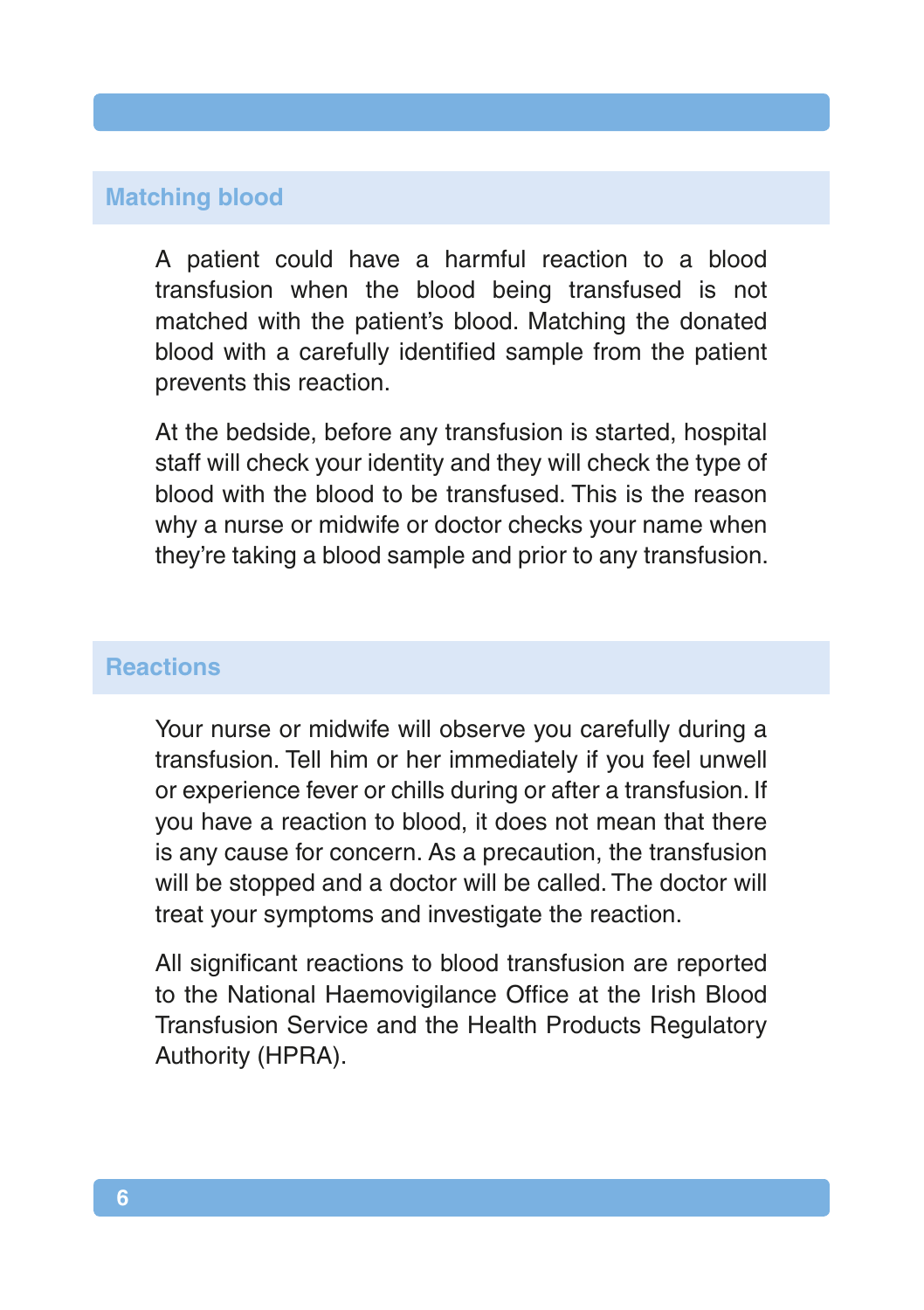#### **Transfusion after a reaction**

If you have a reaction to a blood transfusion and you need another transfusion, your doctor may prescribe a drug to take prior to the transfusion to prevent a further reaction.

The most important blood groups are the ABO and Rh groups. These are always matched prior to transfusion. However, it is impossible to completely match all the parts of a donor's blood with those of the patient.

Some months after a transfusion, some patients may develop antibodies to the transfused reds cells. These antibodies will not make you ill. However, they can be important for future transfusion or in pregnancy.

#### **Can my relatives or friends donate blood for me?**

When relatives or friends donate blood, it is called directed donation. Research has shown that such transfusions are not any safer than carefully selected voluntary donations and can be associated with extra risks. Directed donations are not available in Ireland or in most European countries.